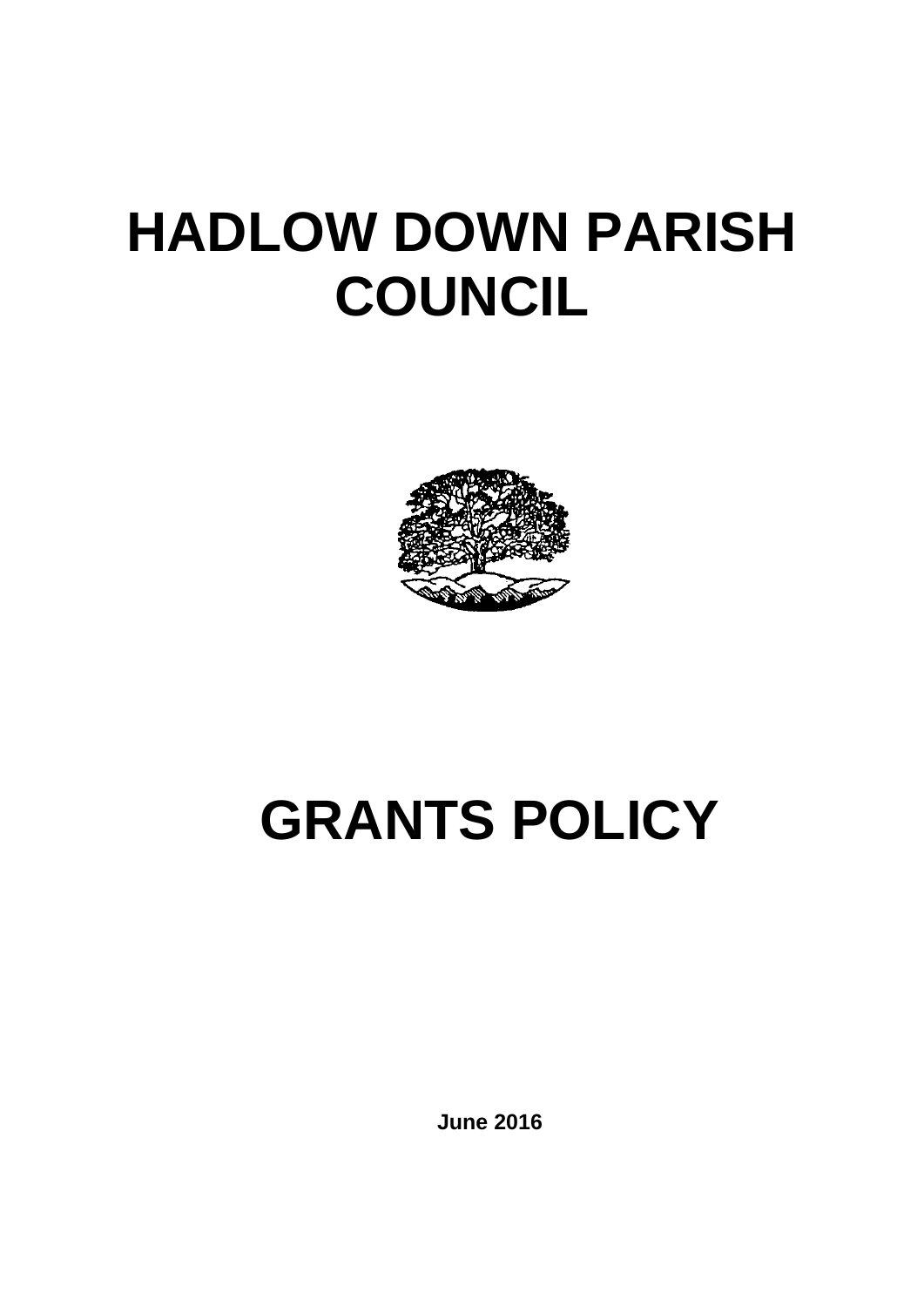A grant is any payment or gift made by Hadlow Down Parish Council to an organisation for a specific purpose that will benefit the Parish or residents of the Parish, and which is not directly controlled or administered by the Parish Council.

The maximum sum set aside each financial year for grants will be agreed annually at the Parish Council meeting at which the precept is set.

A grant application form must be completed for each application and submitted to the Parish Clerk by 30th September in any year.

All grant applications will be considered at the October Finance and Precept meeting and a final decision will be made at the January meeting when the precept request is signed. Applicants are encouraged to attend the October Finance and Precept meeting in order to answer any questions Councillors may have. The Clerk will inform applicants in January whether or not their grant request has been successful.

The Parish Council must satisfy itself that the grant will benefit the parish. Ideally there should be clear evidence of local need or demand for the proposed project/activity. Applicants from outside the Parish who can demonstrate direct benefit to the area are eligible to apply.

The grant application must be accompanied by the following supporting documents:

- A copy of the applicant's annual accounts for the last financial year;
- Proposed project details including a breakdown of costings;
- Details of what financial contribution the organisation will be making to the proposed project/activity;
- Details of any funding the organisation has received and/or has applied for from other organisations.

Approved grants will not be paid until required and no earlier than April of the relevant financial year.

Grants will be reviewed annually and will be judged on submissions received. It must not be assumed that grants will be made on a regular basis.

At its discretion the Parish Council may agree an annual grant to an organisation that provides a service to local residents but is not involved in a particular project.

## Grant Conditions

Grants will not be awarded to 'upward funders' i.e. local groups where fundraising is sent to a central HQ for redistribution.

Grants will not be made retrospectively.

Grants will not be awarded to fund activities of a political nature, nor activities considered to be the responsibility of the principal authority.

Parish Councils are not allowed to give grants for ecclesiastical buildings unless payment can be made under another power i.e. for tourism.